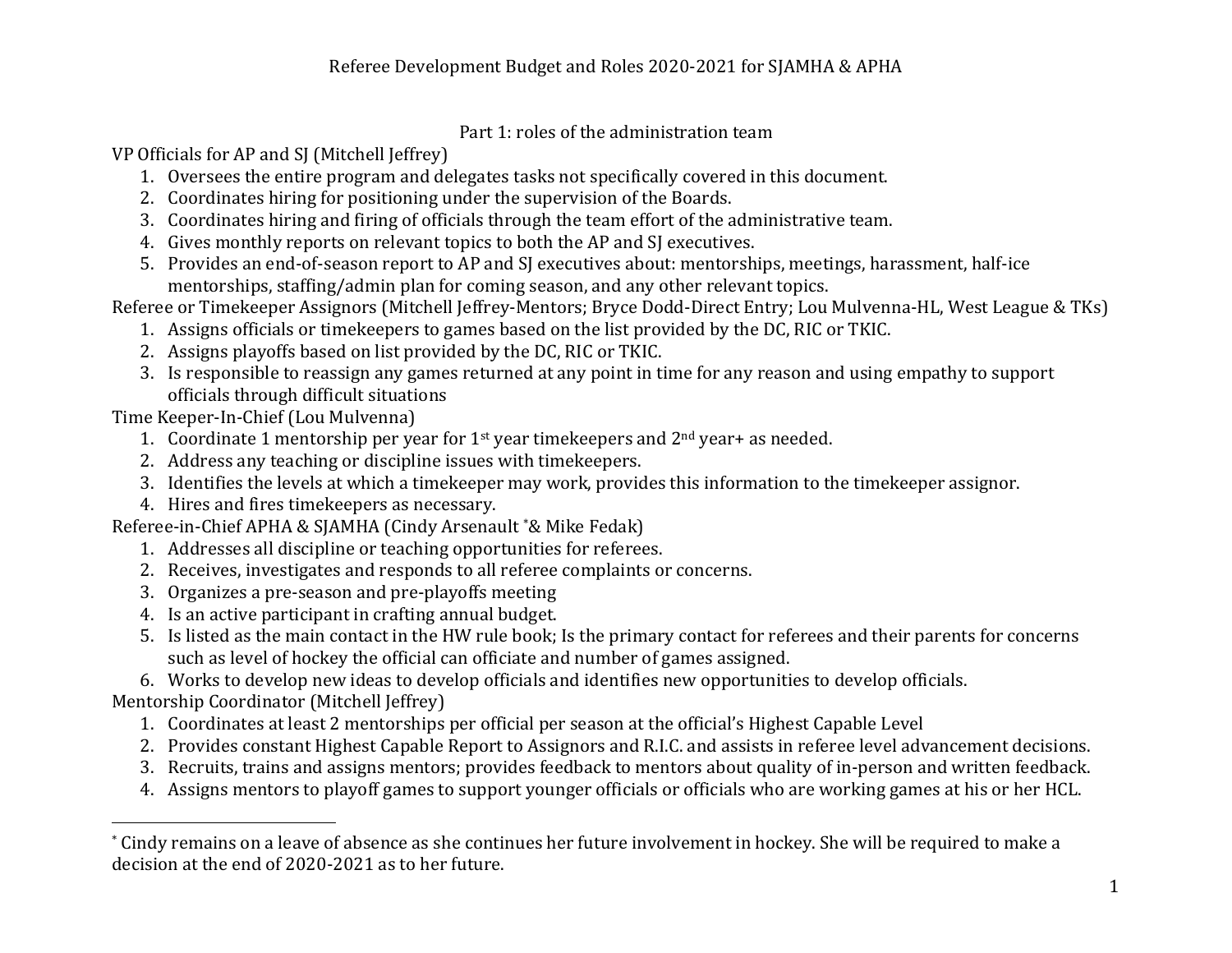## Referee Development Budget and Roles 2020-2021 for SJAMHA & APHA

Monitoring Referee Harassment (Mitchell Jeffrey)

- Goal: Collect data on referee harassment, monitor Hockey Winnipeg Game Reports for penalties assessed due to referee harassment, share the reports with appropriate area association.
- 1. Monitors submissions of referee abuse form through referee website.
- 2. Forwards referee abuse reports to the appropriate association.
- 3. Sends out email reminding officials to anonymously report referee abuse through website.

Half-Ice Novice Referee Development and Mentorships (Mitchell Jeffrey)

- $\rightarrow$  Goal: Half-Ice and full-ice hockey are two different games. Therefore, this position's goal is to improve the comfort and abilities of the officials working half-ice games to improve the experience of those players, coaches, and fans involved.
	- 1. Create and apply a teaching model for mentors to follow.
	- 2. Create learning materials and post in the arenas' referee rooms that host half-ice hockey.
	- 3. Organize on-ice Mentorships for officials at the beginning of the half-ice season.
	- 4. Create and apply an evaluation method at Christmas to determine if officials are functioning at an appropriate level.
	- 5. Adjust the program as needed to improve officials' performance.

| Expense                                                | 2020-21            | <b>Notes</b>                                                                                                                                                                                                                                                                                                                                                                                                                                                                                                                                                                                                                                                                         |
|--------------------------------------------------------|--------------------|--------------------------------------------------------------------------------------------------------------------------------------------------------------------------------------------------------------------------------------------------------------------------------------------------------------------------------------------------------------------------------------------------------------------------------------------------------------------------------------------------------------------------------------------------------------------------------------------------------------------------------------------------------------------------------------|
| Referee-In-Chief                                       | \$1500             | See Above section. \$25 per hour @ 60 Hours per year of dealing with complaints, meetings, talking to<br>officials, being the "face" in the arenas to                                                                                                                                                                                                                                                                                                                                                                                                                                                                                                                                |
| Mentorship<br>Coordinator/VPO                          | \$3150             | The Mentorship Coordinator/VPO position has required a range of hours in the past 4 years: 100 hours<br>in 2016-17, 80 in 2017-2020, 120 in 2018-1029, and 106 in 2019-2020. The average season is 101 hours.                                                                                                                                                                                                                                                                                                                                                                                                                                                                        |
| Payroll Administrator                                  | \$1000(S]<br>Only) | At the end of 2019-2020, Ted Szypowski ceased to be the Financial Officer for SJAMHA. Therefore,<br>SJAMHA needed to hire someone to manage payroll for the officials and work with Ted (who continues to<br>manage APHA's finances and direct deposit for all officials). Mike Fedak will continue to manage payroll<br>and game sheets during the 2020-2021 season.                                                                                                                                                                                                                                                                                                                |
| Timekeeper-In-Chief                                    | \$500              | The TK-I-C coordinates mentorships and uses complaints or feedback about timekeepers to teach the<br>timekeepers. \$25 per hour @ 20 Hours per year.                                                                                                                                                                                                                                                                                                                                                                                                                                                                                                                                 |
| Half-Ice Novice<br>Referee Development<br>and Teaching | \$1830             | There are four parts to this program: 1) Create and distribute a learning protocol/materials to referees $\&$<br>mentors including emails and signs in the referee rooms. 2) Organize mentorships in half-ice games, and<br>3) Audit Half-Ice Games at mid-season (i.e Christmas Tournament) to determine effect of the teaching, 4)<br>Analyze the audits' write-ups to write a report and make changes to the program. This requires:<br>20 hours of administration time $\omega$ \$25 per hour = \$500,<br>20 mentorship games for 40 first year officials @ \$36 per game + 40 write-ups $\omega$ \$5 = \$920.<br>10 Audit Games @ \$36 per game + 10 reports @ \$5 each = \$410 |

Part 2: 2020-2021 Officials' Operating Budget